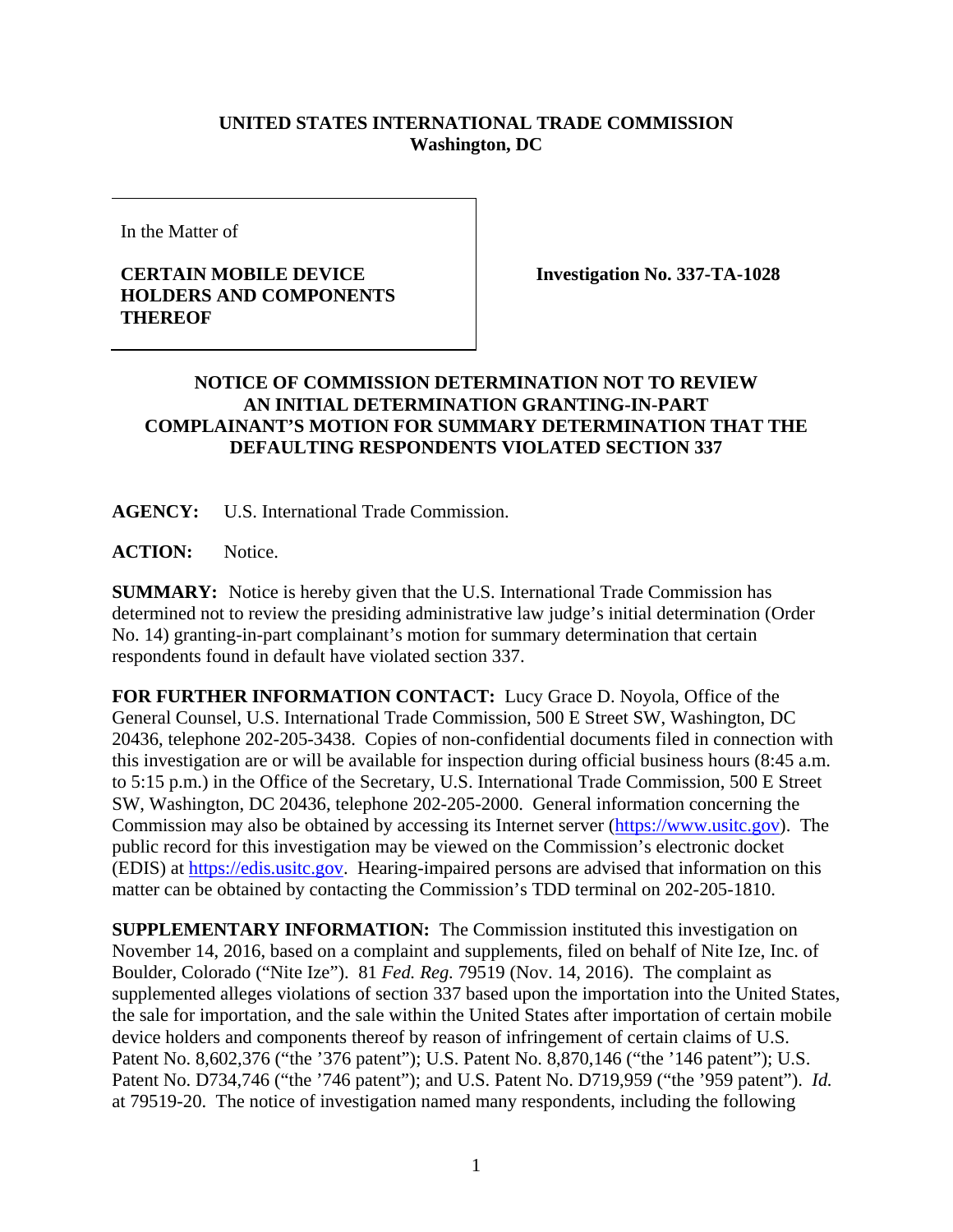respondents that were found in default: REXS LLC of Lewes, Delaware ("REXS LLC"); Guangzhou Kuaguoyi E-commerce Co., Ltd. d/b/a Kagu Culture of Baiyun, China ("Kagu Culture"); Sunpauto Co., Ltd. of Kowloon, Hong Kong ("Sunpauto"); Shenzhen Topworld Technology Co. d/b/a IdeaPro of Hong Kong, Hong Kong ("IdeaPro"); Trendbox USA LLC d/b/a Trendbox of Scottsdale, Arizona ("Trendbox"); Tenswall d/b/a Shenzhen Tenswall International Trading Co., Ltd. of La Puente, California ("Tenswall"); Luo Jieqiong d/b/a Wekin of Chang Sha, China ("Wekin"); Pecham d/b/a Baichen Technology Ltd. of Wan Chai, Hong Kong ("Pecham"); Zhongshan Feiyu Hardware Technology Co., Ltd d/b/a YouFo of ZhongShan City, China ("YouFo"); and Shenzhen New Dream Technology Co., Ltd. d/b/a Newdreams; Wang Zhi Gang d/b/a IceFox ("IceFox"); Lin Zhen Mei d/b/a Anson ("Anson"); Tontek d/b/a Shenzhen Hetongtai Electronics Co., Ltd. ("Tontek"); Scotabc d/b/a ShenChuang Optoelectronics Technology Co., Ltd. ("Scotabc"); Zhiping Zhou d/b/a Runshion ("Runshion"); Oumeiou d/b/a Shenzhen Oumeiou Technology Co., Ltd. ("Oumeiou"); Shenzhen Yingxue Technology Co. Ltd. ("Shenzhen Yingxue"); Wu Xuying d/b/a Novoland ("Novoland"); Shenzhen Longwang Technology Co., Ltd. d/b/a LWANG ("LWANG"); Wang Guoxiang d/b/a Minse ("Minse"), all of Shenzhen, China (collectively, "the defaulting respondents"). *Id.* at 79520-21; Order No. 11 (May 1, 2017), *not reviewed*, Notice (May 26, 2017). The Office of Unfair Import Investigations ("OUII") also was named as a party to the investigation. *Id.* at 79521.

On May 18, 2017, Nite Ize filed a motion for (1) summary determination that the defaulting respondents have sold for importation into the United States, imported into the United States, or sold after importation certain mobile device holders and components thereof that infringe the asserted patents; (2) summary determination that there is a domestic industry for the asserted patents; and (3) recommendation for entry of a general exclusion order or, in the alternative, limited exclusion orders, cease and desist orders against each of the defaulting respondents, and a bonding requirement during the presidential review period. On May 30, 2017, OUII filed a response, supporting-in-part and opposing-in-part Nite Ize's motion.

On June 16, 2017, the presiding administrative law judge ("ALJ") issued an initial determination (Order No. 14) granting-in-part Nite Ize's motion. Specifically, the ALJ found that all the accused products have been imported into the United States. The ALJ found that Novoland, REXS LLC, Kagu Culture, Sunpauto, Trendbox, Wekin, Runshion, Pecham, LWANG, Scotabc, Tontek, Tenswall, and Shenzhen Yingxue imported, sold for importation, or sold after importation the accused products associated with each respondent. The ALJ found that Nite Ize is the sole assignee and owner of all the asserted patents. The ALJ found that the accused products from Anson, IceFox, Ideapro, Novoland, REXS LLC, Sunpauto, YouFo, Pecham, Runshion, LWANG, Minse, Oumeiou, Scotabc, Tontek, Tenswall, and Wekin infringe claims 1, 11, and 12 of the '376 patent and claims 1, 11, and 12 of the '146 patent. The ALJ also found that the accused product from REXS LLC infringes the claims of the '959 and '746 patents. The ALJ also found genuine issues of material fact as to whether IceFox, Newdreams, Anson, IdeaPro, Oumeiou, YouFo, and Minse import, sell for importation, or sell after importation the accused products associated with each respondent; whether Kagu Culture, Newdreams, Trendbox, and Shenzhen Yingxue infringe the asserted claims of the '376 and '146 patents; whether the accused products of the defaulting respondents other than REXS LLC infringe the claims of the '959 and '746 patents; and whether the domestic industry requirement is satisfied. Because the ALJ found that genuine issues of material fact preclude a summary